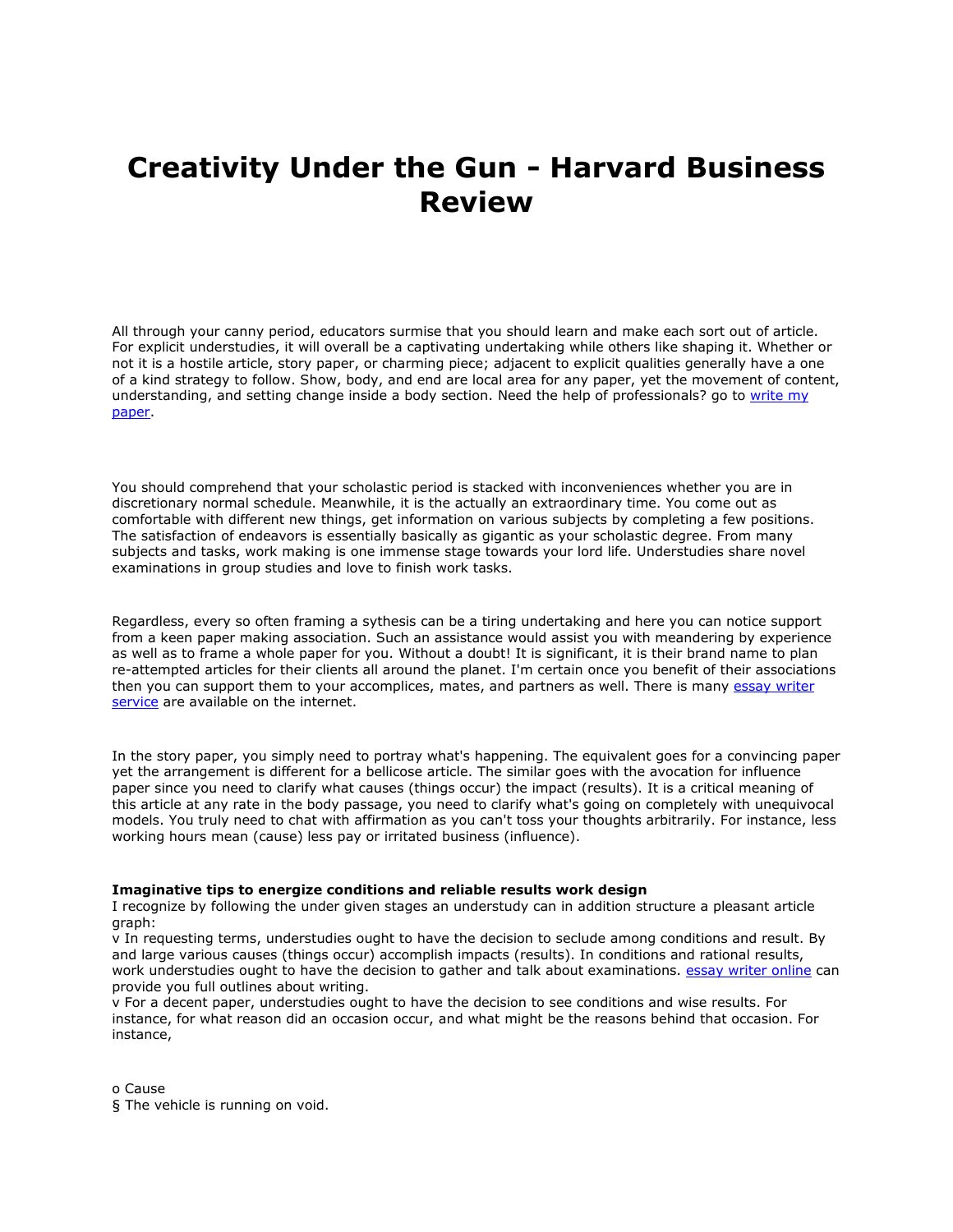o Effect § The vehicle would not begin.

For shaping a circumstances and genuine results work understudies should zero in on the organization of the paper. The support behind the outline is grab the peruser's eye. Follows mean understudies would make reference to colossally gigantic focuses dissected in the paper. [college essay writing service](https://www.essaywritingservice.college/) for clients with a personalized and customized essay and writing consultation.

The rule passage would be a show where understudies would foster the contemplations given in the article. Understudies in addition have the choice to for the most part talk about the subject and close it on a particular point or theory clarification. In the remainder of the article, they would clarify the theory articulation.

The chance of each condition and predictable results paper differentiates yet the general get-together would be equivalent where understudies would clarify the theory explanation in each section.

The arrangement of each condition and reliable results article shifts, it could merge many causes and just one impact. One clarification and many impacts, chain of conditions and eventual outcomes followed by an end in each piece.

#### **Structure of piece with a chain of causes would be**

o Introduction o Body § Cause 1  $\overline{\S}$  Influence 1 = Cause 2 § Influence  $2 =$  Cause 3 § Influence  $3 =$  Cause 4, and so forth o Conclusion v Structure of work with one impact and different causes o Introduction o Body § Cause 1 § Cause 2 § Cause 3 § The impact because of the causes o Conclusion v Essay with many impacts and one clarification o Introduction o Body § The Cause § Influence 1 § Influence 2 § Influence 3, and so forth o Conclusion

The as of late referred to subtleties show that understudies can shape a generally staggering circumstances and smart results article by following direct advances. There are many [essay writer online](https://www.sharkpapers.com/) available on the internet.

Right when I in like manner was such an understudy trying to deal with my own and savvy issues. I was likewise stressed over putting away endeavors and papers, somebody informed me with respect to a genuine show-stopper author working on the web. I recognize understudies drawing in with their papers or those with a clamoring timetable ought to go to these associations and enlist an expert author.